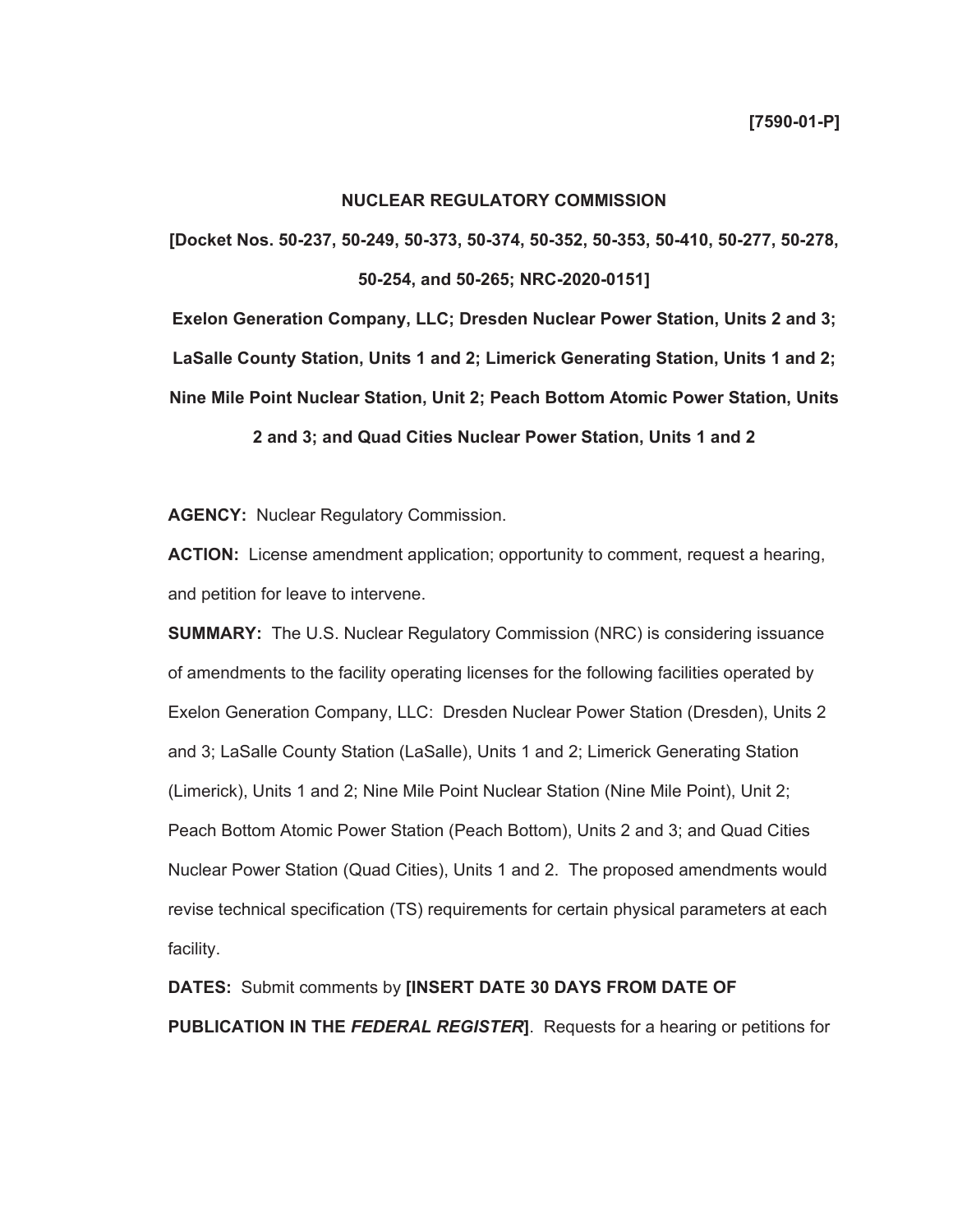leave to intervene must be filed by **[INSERT DATE 60 DAYS FROM DATE OF PUBLICATION IN THE** *FEDERAL REGISTER***]**.

**ADDRESSES:** You may submit comments by any of the following methods:

x **Federal Rulemaking Web Site:** Go to https://www.regulations.gov and search for Docket ID **NRC-2020-0151**. Address questions about NRC docket IDs in Regulations.gov to Jennifer Borges-Roman; telephone: 301-287-9127; e-mail: Jennifer.Borges@nrc.gov. For technical questions, contact the individual listed in the **FOR FURTHER INFORMATION CONTACT** section of this document.

x **Mail comments to:** Office of Administration, Mail Stop: TWFN-7-A60M,

U.S. Nuclear Regulatory Commission, Washington, DC 20555-0001, ATTN: Program Management, Announcements and Editing Staff.

For additional direction on obtaining information and submitting comments, see "Obtaining Information and Submitting Comments" in the SUPPLEMENTARY INFORMATION section of this document.

**FOR FURTHER INFORMATION CONTACT:** Blake A. Purnell, Office of Nuclear Reactor Regulation, U.S. Nuclear Regulatory Commission, Washington DC 20555-0001; telephone: 301-415-1380, e-mail: Blake.Purnell@nrc.gov.

## **SUPPLEMENTARY INFORMATION:**

## **I. Obtaining Information and Submitting Comments**

A. Obtaining Information

Please refer to Docket ID **NRC-2020-0151** when contacting the NRC about the availability of information for this action. You may obtain publicly-available information related to this action by any of the following methods:

x **Federal Rulemaking Web Site:** Go to https://www.regulations.gov and search for Docket ID **NRC-2020-0151**.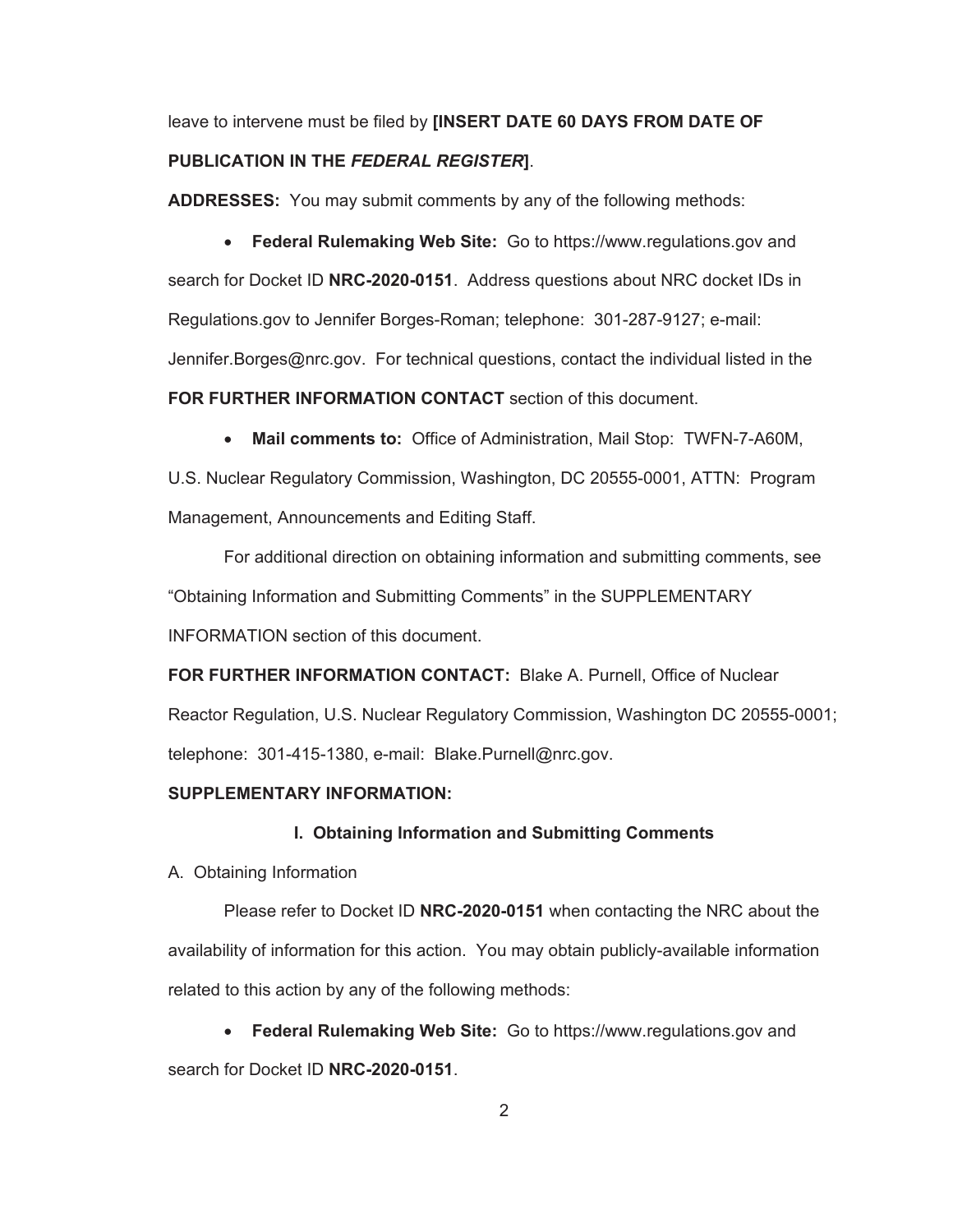#### x **NRC's Agencywide Documents Access and Management System**

**(ADAMS):** You may obtain publicly-available documents online in the ADAMS Public Documents collection at https://www.nrc.gov/reading-rm/adams.html. To begin the search, select "Begin Web-based ADAMS Search." For problems with ADAMS, please contact the NRC's Public Document Room (PDR) reference staff at 1-800-397-4209, 301-415-4737, or by e-mail to pdr.resource@nrc.gov. The ADAMS accession number for each document referenced (if it is available in ADAMS) is provided the first time that it is mentioned in this document. The license amendment request from Exelon Generation Company, LLC, dated April 30, 2020, is available in ADAMS under Accession No. ML20121A274.

B. Submitting Comments

Please include Docket ID **NRC-2020-0151** in your comment submission.

The NRC cautions you not to include identifying or contact information that you do not want to be publicly disclosed in your comment submission. The NRC will post all comment submissions at https://www.regulations.gov as well as enter the comment submissions into ADAMS. The NRC does not routinely edit comment submissions to remove identifying or contact information.

If you are requesting or aggregating comments from other persons for submission to the NRC, then you should inform those persons not to include identifying or contact information that they do not want to be publicly disclosed in their comment submission. Your request should state that the NRC does not routinely edit comment submissions to remove such information before making the comment submissions available to the public or entering the comment into ADAMS.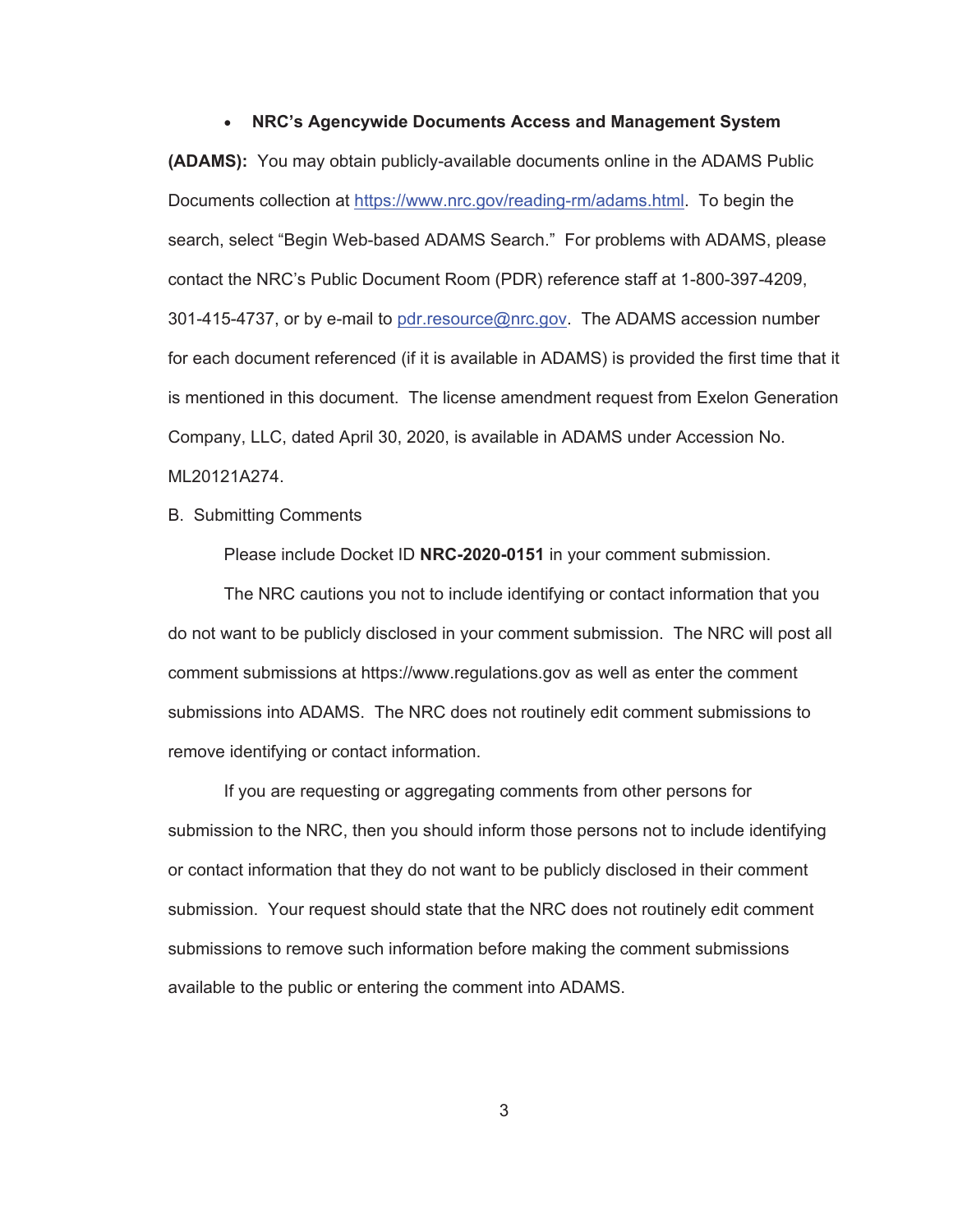#### **II. Introduction**

The NRC is considering issuance of amendments to the facility operating licenses for the following boiling-water reactors (BWRs) operated by Exelon Generation Company, LLC: Dresden, Units 2 and 3, located in Grundy County, Illinois; LaSalle, Units 1 and 2, located in LaSalle County, Illinois; Limerick, Units 1 and 2, located in Montgomery County, Pennsylvania; Nine Mile Point, Unit 2, located in Oswego County, New York; Peach Bottom, Units 2 and 3, located in York and Lancaster Counties, Pennsylvania; and Quad Cities, Units 1 and 2, located in Rock Island County, Illinois.

The proposed amendments would revise certain TS requirements for the following physical parameters: (1) the drywell-to-suppression chamber differential pressure at Dresden and Quad Cities; (2) the primary containment oxygen concentration at Dresden, LaSalle, Nine Mile Point, Peach Bottom, and Quad Cities; and (3) the drywell and suppression chamber oxygen concentration at Limerick. The proposed changes are based, in part, on Technical Specifications Task Force (TSTF) traveler TSTF-568, Revision 2, "Revise Applicability of BWR/4 TS 3.6.2.5 and TS 3.6.3.2" (ADAMS Accession No. ML19141A122).

Before any issuance of the proposed license amendments, the NRC will need to make the findings required by the Atomic Energy Act of 1954, as amended (the Act), and NRC's regulations.

The NRC has made a proposed determination that the license amendment request involves no significant hazards consideration. Under the NRC's regulations in § 50.92 of title 10 of the *Code of Federal Regulations* (10 CFR), this means that operation of the facilities in accordance with the proposed amendments would not (1) involve a significant increase in the probability or consequences of an accident previously evaluated; or (2) create the possibility of a new or different kind of accident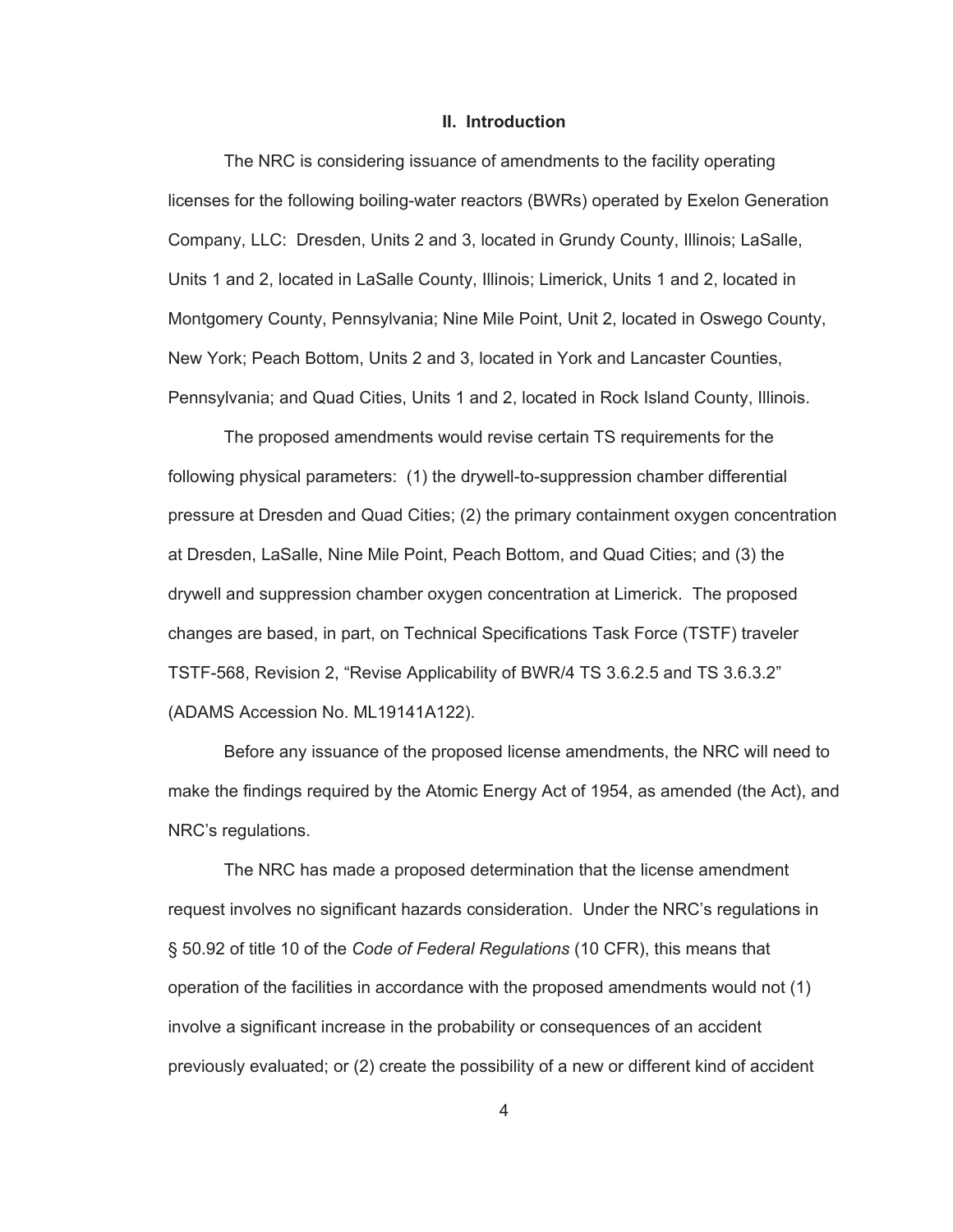from any accident previously evaluated; or (3) involve a significant reduction in a margin of safety. As required by 10 CFR 50.91(a), the licensee has provided its analysis of the issue of no significant hazards consideration. The NRC staff has reviewed the licensee's analysis against the standards of 10 CFR 50.92(c). The NRC staff's analysis is presented below:

1. Does the proposed change involve a significant increase in the probability or consequences of an accident previously evaluated?

Response: No.

The proposed change revises certain TS requirements for the following physical parameters: (1) the drywell-to-suppression chamber differential pressure at Dresden and Quad Cities; (2) the primary containment oxygen concentration at Dresden, LaSalle, Nine Mile Point, Peach Bottom, and Quad Cities; and (3) the drywell and suppression chamber oxygen concentration at Limerick. Specifically, the proposed change revises the applicability of the limiting conditions for operation (LCOs) for these parameters and the remedial actions to be taken when these LCOs are not met. The TS limits on these parameters are not affected by the proposed change. These parameters are not initiators to any accident previously evaluated. As a result, the probability of any accident previously evaluated is not affected by the proposed change.

The mitigation of some accidents previously evaluated includes assumptions regarding these physical parameters. The applicability of the LCOs related to oxygen concentration is changed from Mode 1 (Operational Condition 1 for Limerick) when thermal power is greater than 15 percent to Modes 1 and 2 (Operational Conditions 1 and 2 for Limerick). This expands the applicability of the LCOs related to oxygen concentration for each facility and will not affect the consequences of an accident.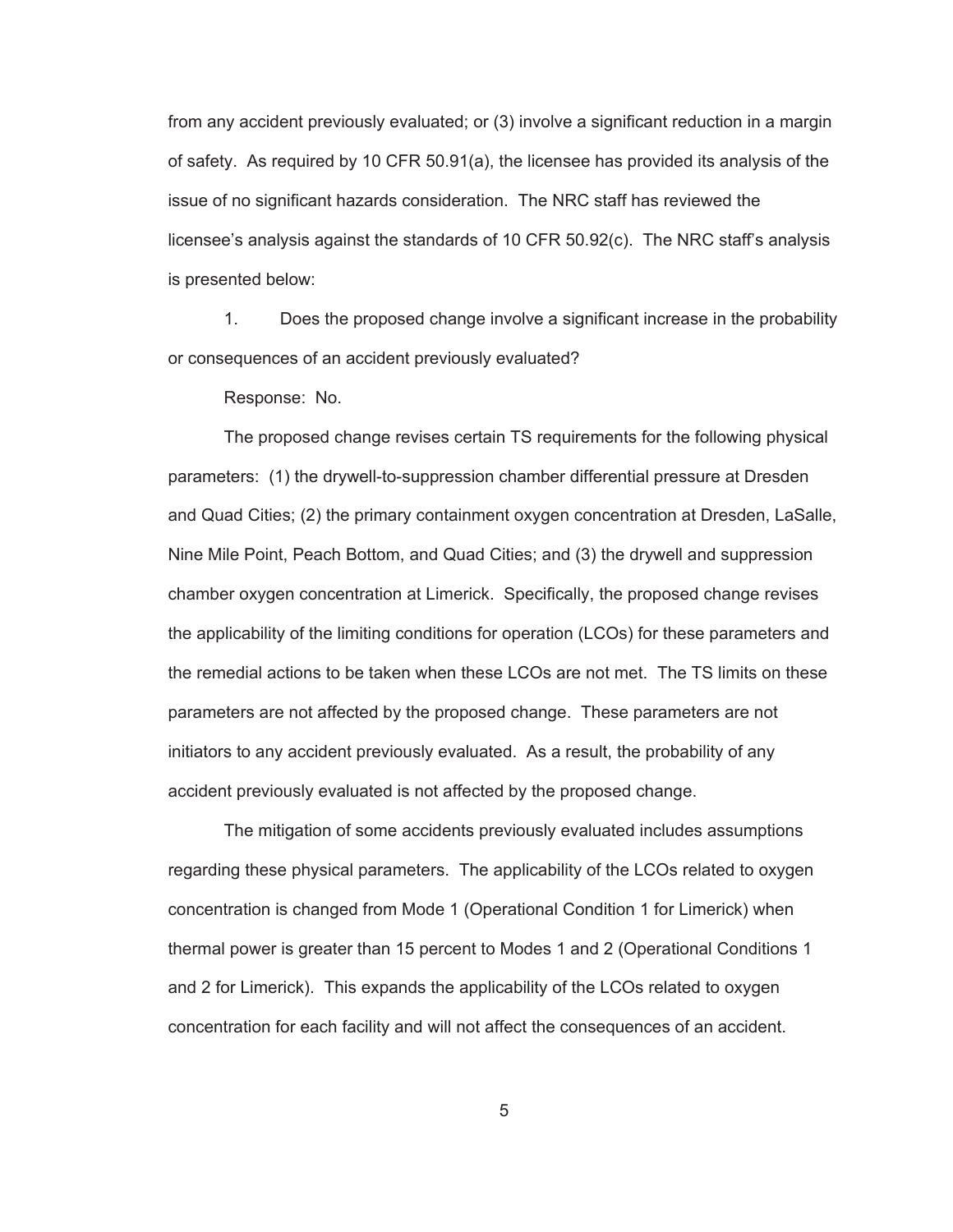The existing exceptions in the applicability of the LCOs for the subject physical parameters are removed. For each subject parameter, if the LCO is not met, then the licensee must either restore the parameter to within the specified limit or be in a mode or condition where the LCO is not applicable. The proposed change includes increasing the completion times for these actions. The consequences of an event that could affect the subject parameters are no different during the proposed completion times than the consequences of the same event during the existing completion times. A note referencing LCO 3.0.4.c is added to the TS actions to permit entering a mode or condition where the LCOs for the subject parameters are applicable but not met. The addition of LCO 3.0.4.c has no effect on the consequences of an accident. The changes to the completion times and addition of LCO 3.0.4.c replace the existing applicability exceptions.

Therefore, the proposed change does not involve a significant increase in the probability or consequences of an accident previously evaluated.

2. Does the proposed change create the possibility of a new or different kind of accident from any accident previously evaluated?

Response: No.

The proposed change revises the TS requirements for the following physical parameters: (1) the drywell-to-suppression chamber differential pressure at Dresden and Quad Cities; (2) the primary containment oxygen concentration at Dresden, LaSalle, Nine Mile Point, Peach Bottom, and Quad Cities; and (3) the drywell and suppression chamber oxygen concentration at Limerick. Specifically, the proposed change revises the applicability of the LCOs for these parameters and the actions for when these LCOs are not met. The proposed change does not involve a physical alteration of these plants (i.e., no new or different type of equipment will be installed). No credible new failure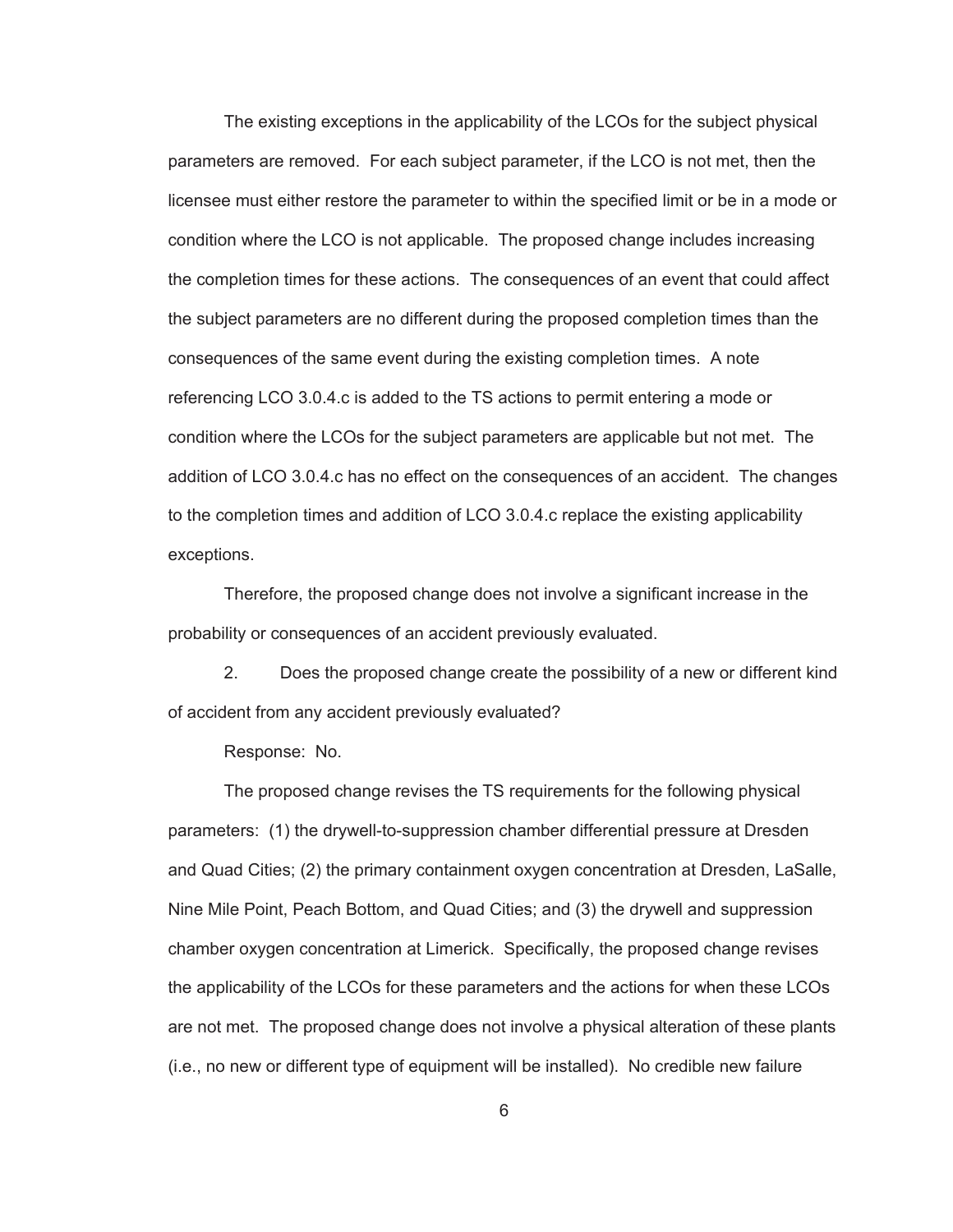mechanisms, malfunctions, or accident initiators that would have been considered a design-basis accident in the Updated Final Safety Analysis Report for these plants are created because hydrogen generation is not risk significant for design-basis accidents.

Therefore, the proposed change does not create the possibility of a new or different kind of accident from any accident previously evaluated.

3. Does the proposed change involve a significant reduction in a margin of safety?

Response: No.

The proposed change revises the TS requirements for the following physical parameters: (1) the drywell-to-suppression chamber differential pressure at Dresden and Quad Cities; (2) the primary containment oxygen concentration at Dresden, LaSalle, Nine Mile Point, Peach Bottom, and Quad Cities; and (3) the drywell and suppression chamber oxygen concentration at Limerick. Specifically, the proposed change revises the applicability of the LCOs for these parameters and the actions for when these LCOs are not met. No safety limits are affected. No LCOs or physical parameter limits are affected. The TS requirements for these parameters assure sufficient safety margins are maintained, and that the design, operation, surveillance methods, and acceptance criteria specified in applicable codes and standards (or alternatives approved for use by the NRC) will continue to be met as described in the licensing basis for each plant. The proposed change does not adversely affect existing plant safety margins or the reliability of the equipment assumed to operate in the safety analysis. As such, there are no changes being made to safety analysis assumptions, safety limits, or limiting safety system settings that would adversely affect plant safety.

Therefore, the proposed change does not involve a significant reduction in a margin of safety.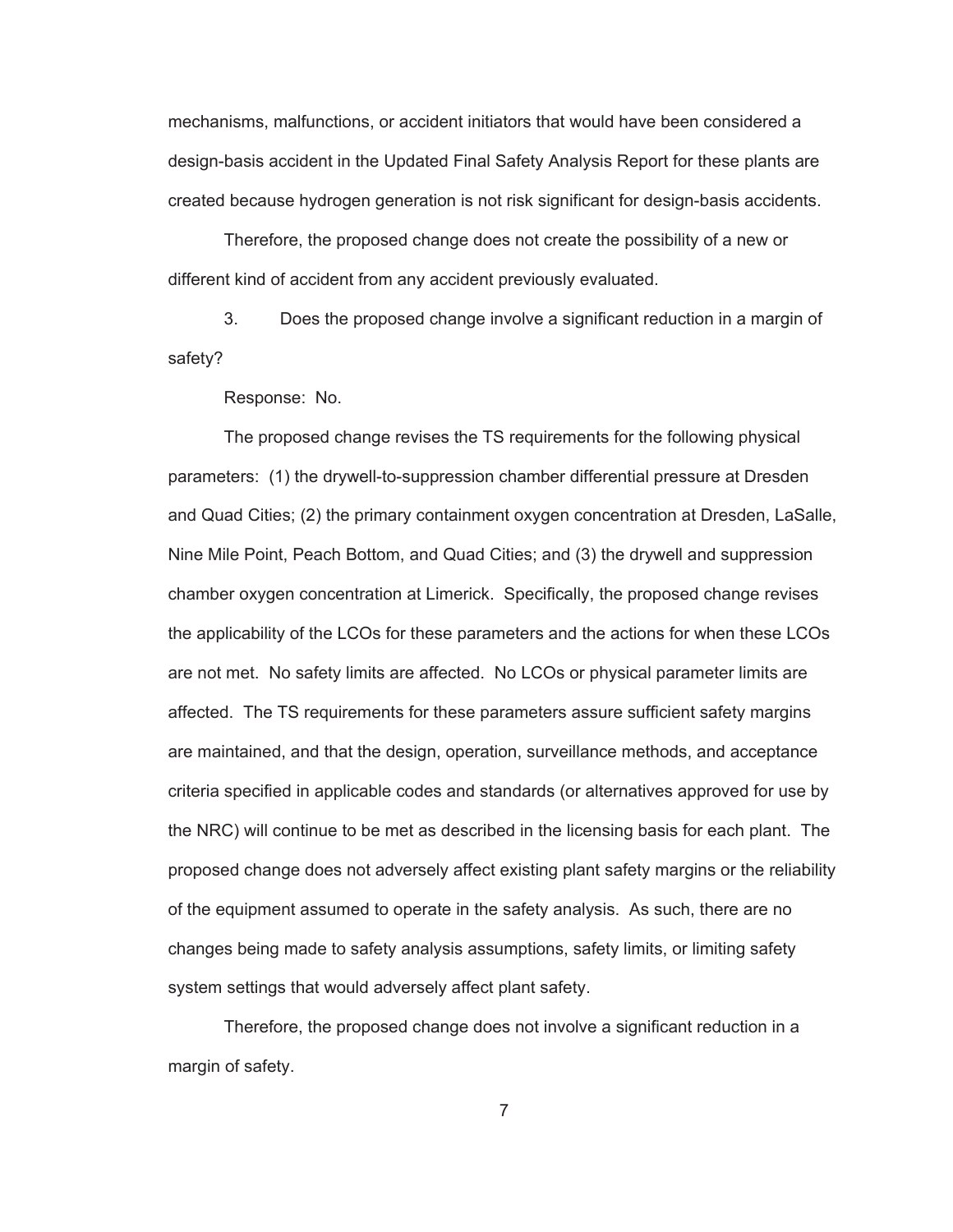Based on this review, it appears that the three standards of 10 CFR 50.92(c) are satisfied. Therefore, the NRC staff proposes to determine that the license amendment request involves no significant hazards consideration.

The NRC is seeking public comments on this proposed determination that the license amendment request involves no significant hazards consideration. Any comments received within 30 days after the date of publication of this notice will be considered in making any final determination.

Normally, the Commission will not issue the amendments until the expiration of 60 days after the date of publication of this notice. The Commission may issue the license amendments before expiration of the 60-day notice period if the Commission concludes the amendments involve no significant hazards consideration. In addition, the Commission may issue the amendments prior to the expiration of the 30-day comment period if circumstances change during the 30-day comment period such that failure to act in a timely way would result, for example, in derating or shutdown of the facility. If the Commission takes action prior to the expiration of either the comment period or the notice period, it will publish in the *Federal Register* a notice of issuance. If the Commission makes a final no significant hazards consideration determination, any hearing will take place after issuance. The Commission expects that the need to take this action will occur very infrequently.

## **III. Opportunity to Request a Hearing and Petition for Leave to Intervene**

Within 60 days after the date of publication of this notice, any persons (petitioner) whose interest may be affected by this action may file a request for a hearing and petition for leave to intervene (petition) with respect to the action. Petitions shall be filed in accordance with the Commission's "Agency Rules of Practice and Procedure" in 10 CFR part 2. Interested persons should consult a current copy of 10 CFR 2.309. The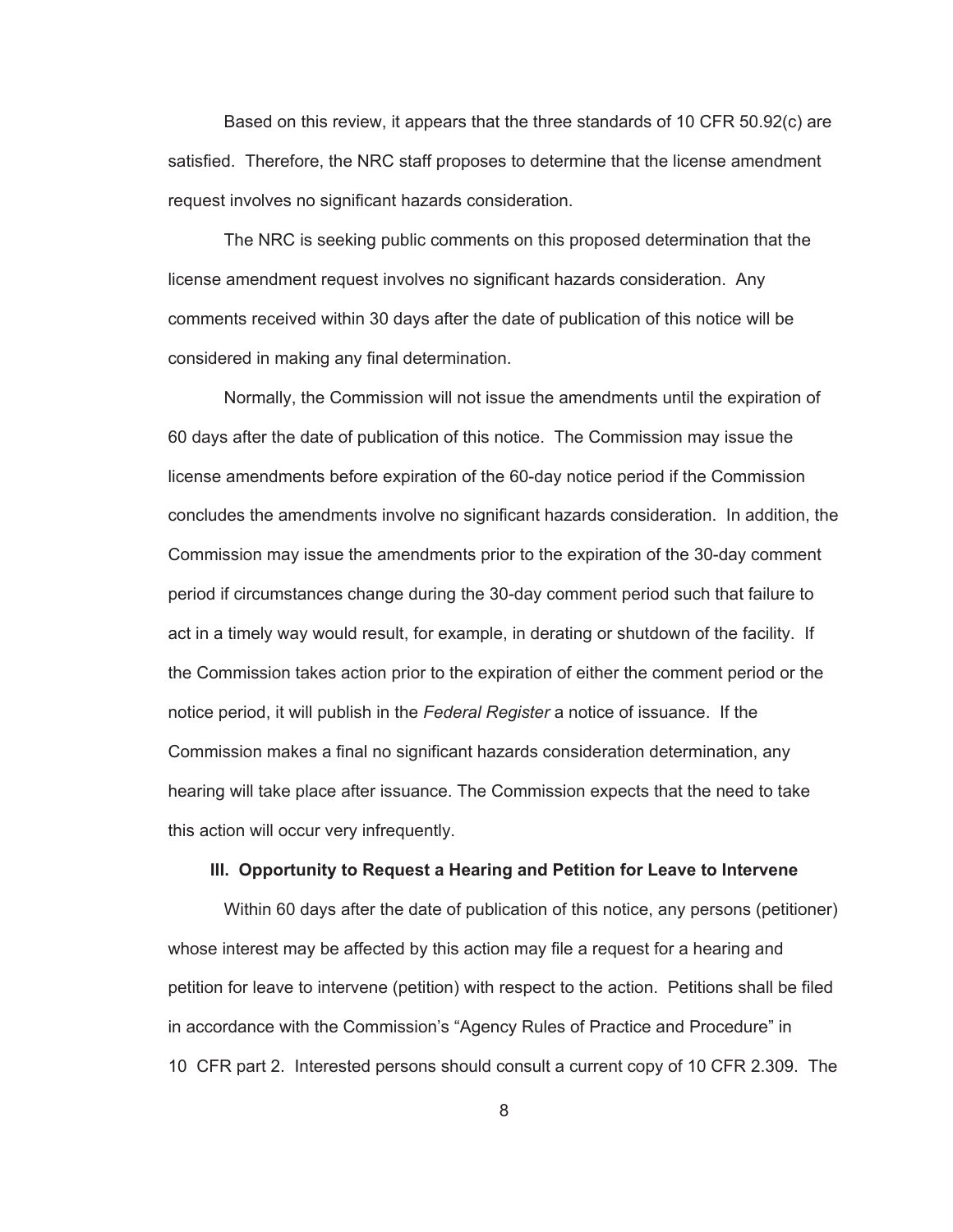NRC's regulations are accessible electronically from the NRC Library on the NRC's Web site at https://www.nrc.gov/reading-rm/doc-collections/cfr/. If a petition is filed, the Commission or a presiding officer will rule on the petition and, if appropriate, a notice of a hearing will be issued.

As required by 10 CFR 2.309(d) the petition should specifically explain the reasons why intervention should be permitted with particular reference to the following general requirements for standing: (1) the name, address, and telephone number of the petitioner; (2) the nature of the petitioner's right to be made a party to the proceeding; (3) the nature and extent of the petitioner's property, financial, or other interest in the proceeding; and (4) the possible effect of any decision or order which may be entered in the proceeding on the petitioner's interest.

In accordance with 10 CFR 2.309(f), the petition must also set forth the specific contentions which the petitioner seeks to have litigated in the proceeding. Each contention must consist of a specific statement of the issue of law or fact to be raised or controverted. In addition, the petitioner must provide a brief explanation of the bases for the contention and a concise statement of the alleged facts or expert opinion which support the contention and on which the petitioner intends to rely in proving the contention at the hearing. The petitioner must also provide references to the specific sources and documents on which the petitioner intends to rely to support its position on the issue. The petition must include sufficient information to show that a genuine dispute exists with the applicant or licensee on a material issue of law or fact. Contentions must be limited to matters within the scope of the proceeding. The contention must be one which, if proven, would entitle the petitioner to relief. A petitioner who fails to satisfy the requirements at 10 CFR 2.309(f) with respect to at least one contention will not be permitted to participate as a party.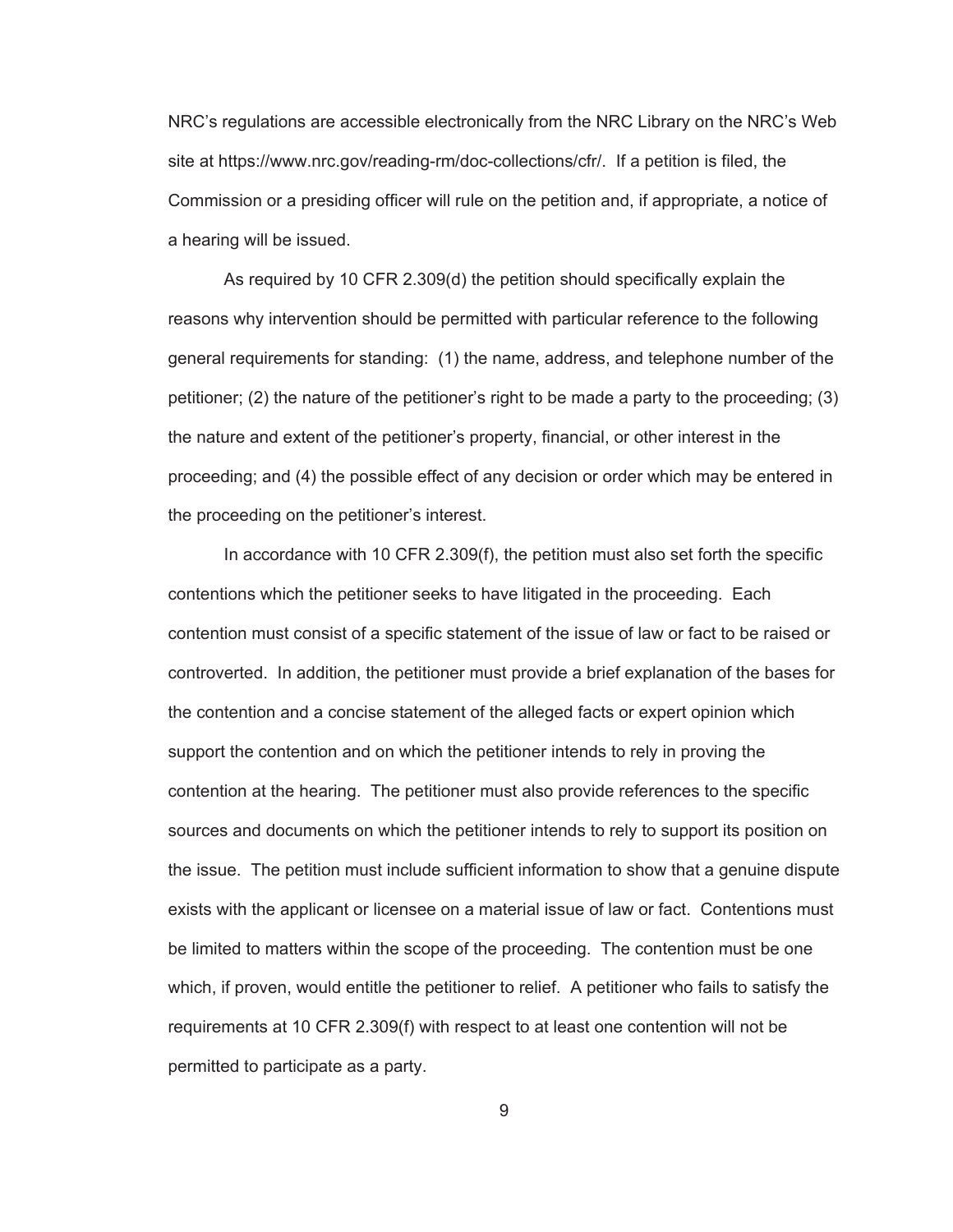Those permitted to intervene become parties to the proceeding, subject to any limitations in the order granting leave to intervene. Parties have the opportunity to participate fully in the conduct of the hearing with respect to resolution of that party's admitted contentions, including the opportunity to present evidence, consistent with the NRC's regulations, policies, and procedures.

Petitions must be filed no later than 60 days from the date of publication of this notice. Petitions and motions for leave to file new or amended contentions that are filed after the deadline will not be entertained absent a determination by the presiding officer that the filing demonstrates good cause by satisfying the three factors in 10 CFR 2.309(c)(1)(i) through (iii). The petition must be filed in accordance with the filing instructions in the "Electronic Submissions (E-Filing)" section of this document.

If a hearing is requested, and the Commission has not made a final determination on the issue of no significant hazards consideration, the Commission will make a final determination on the issue of no significant hazards consideration. The final determination will serve to establish when the hearing is held. If the final determination is that the amendment request involves no significant hazards consideration, the Commission may issue the amendments and make them immediately effective, notwithstanding the request for a hearing. Any hearing would take place after issuance of the amendments. If the final determination is that the amendment request involves a significant hazards consideration, then any hearing held would take place before the issuance of the amendments unless the Commission finds an imminent danger to the health or safety of the public, in which case it will issue an appropriate order or rule under 10 CFR part 2.

A State, local governmental body, Federally-recognized Indian Tribe, or agency thereof, may submit a petition to the Commission to participate as a party under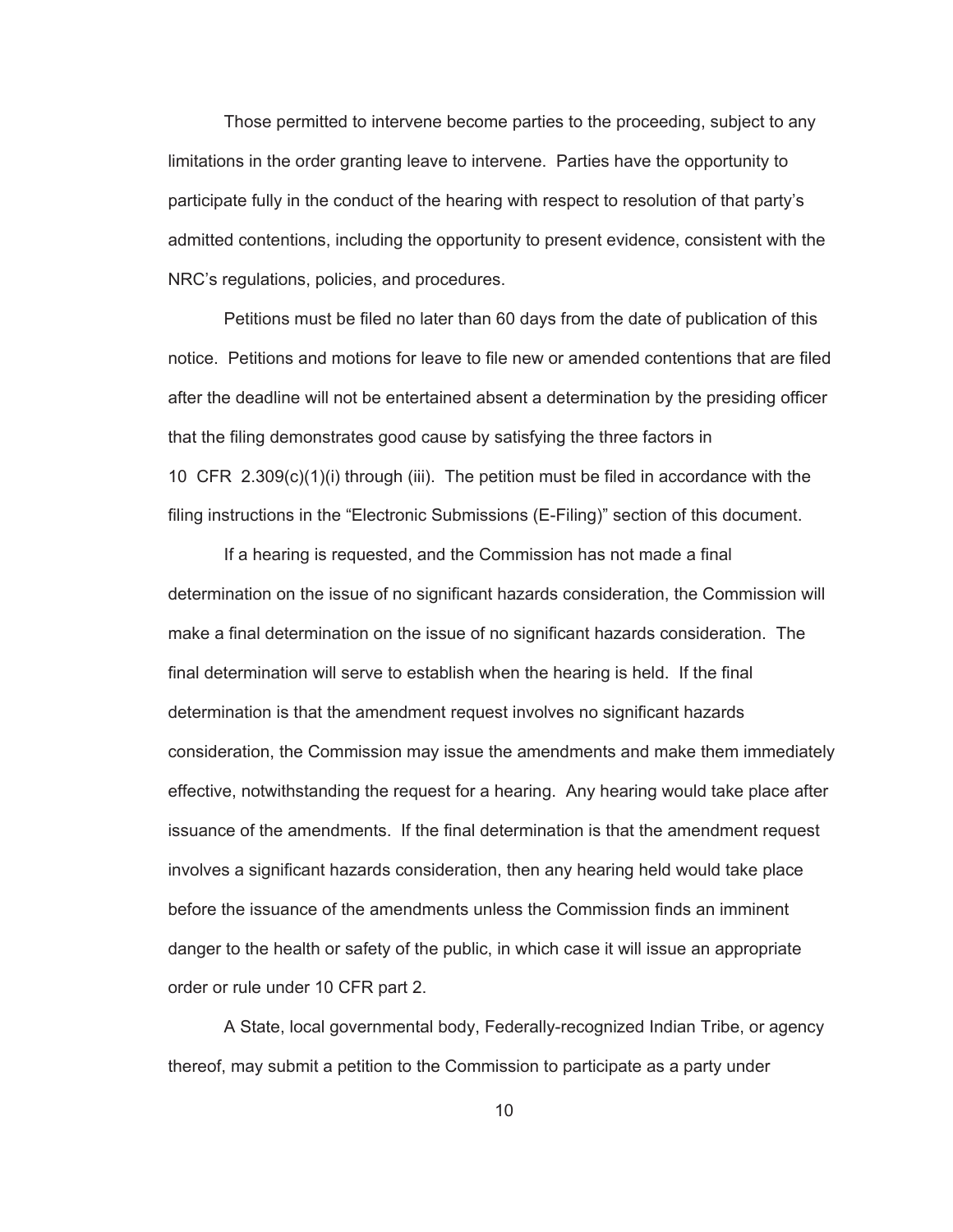10 CFR 2.309(h)(1). The petition should state the nature and extent of the petitioner's interest in the proceeding. The petition should be submitted to the Commission no later than 60 days from the date of publication of this notice. The petition must be filed in accordance with the filing instructions in the "Electronic Submissions (E-Filing)" section of this document, and should meet the requirements for petitions set forth in this section, except that under 10 CFR 2.309(h)(2) a State, local governmental body, or Federallyrecognized Indian Tribe, or agency thereof does not need to address the standing requirements in 10 CFR 2.309(d) if the facility is located within its boundaries. Alternatively, a State, local governmental body, Federally-recognized Indian Tribe, or agency thereof may participate as a non-party under 10 CFR 2.315(c).

If a hearing is granted, any person who is not a party to the proceeding and is not affiliated with or represented by a party may, at the discretion of the presiding officer, be permitted to make a limited appearance pursuant to the provisions of 10 CFR 2.315(a). A person making a limited appearance may make an oral or written statement of his or her position on the issues but may not otherwise participate in the proceeding. A limited appearance may be made at any session of the hearing or at any prehearing conference, subject to the limits and conditions as may be imposed by the presiding officer. Details regarding the opportunity to make a limited appearance will be provided by the presiding officer if such sessions are scheduled.

#### **IV. Electronic Submissions (E-Filing)**

All documents filed in NRC adjudicatory proceedings, including a request for hearing and petition for leave to intervene (petition), any motion or other document filed in the proceeding prior to the submission of a request for hearing or petition to intervene, and documents filed by interested governmental entities that request to participate under 10 CFR 2.315(c), must be filed in accordance with the NRC's E-Filing rule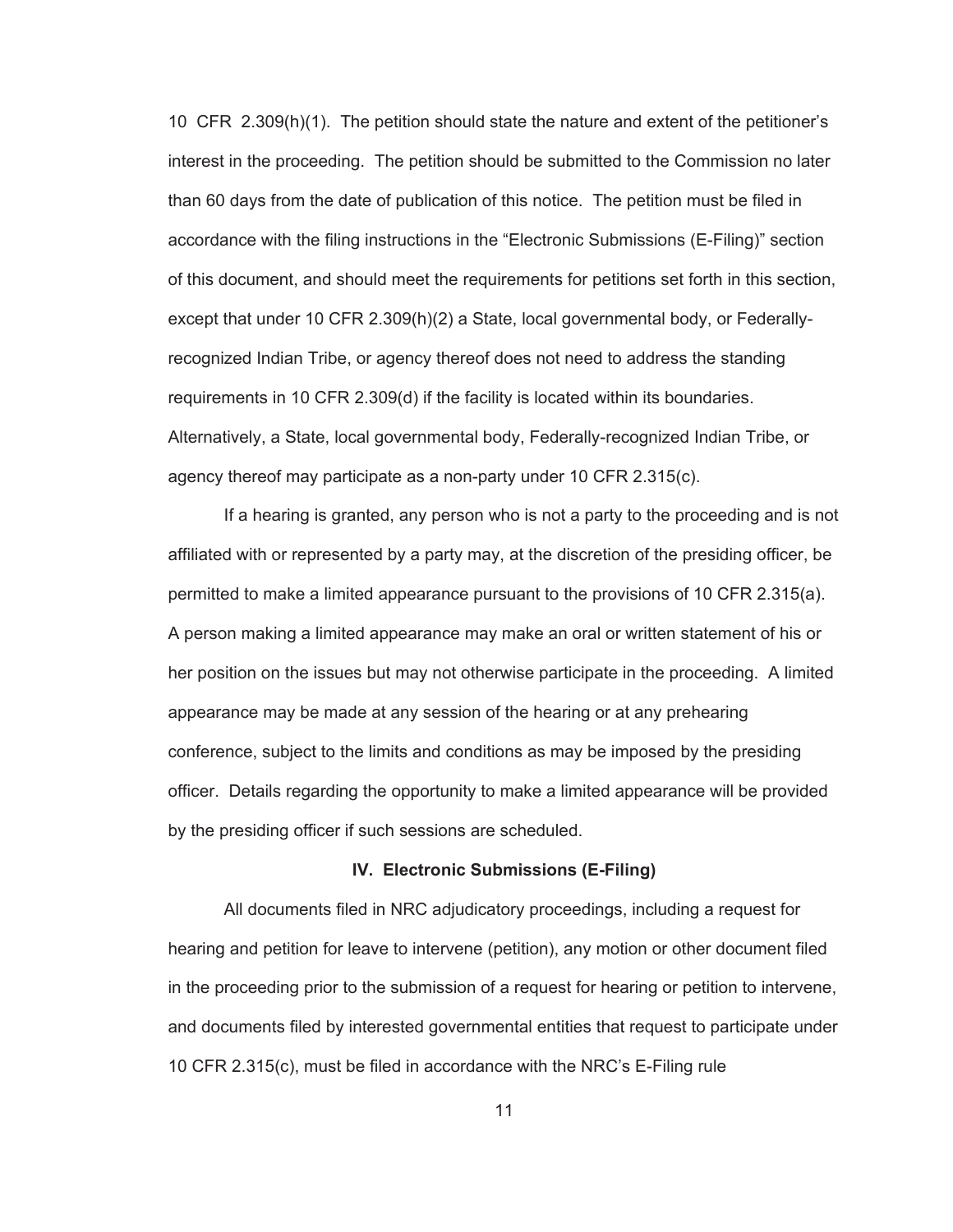(72 FR 49139; August 28, 2007, as amended at 77 FR 46562; August 3, 2012). The E-Filing process requires participants to submit and serve all adjudicatory documents over the internet, or in some cases to mail copies on electronic storage media. Detailed guidance on making electronic submissions may be found in the Guidance for Electronic Submissions to the NRC and on the NRC Web site at https://www.nrc.gov/site-help/esubmittals.html. Participants may not submit paper copies of their filings unless they seek an exemption in accordance with the procedures described below.

To comply with the procedural requirements of E-Filing, at least 10 days prior to the filing deadline, the participant should contact the Office of the Secretary by e-mail at hearing.docket@nrc.gov, or by telephone at 301-415-1677, to (1) request a digital identification (ID) certificate, which allows the participant (or its counsel or representative) to digitally sign submissions and access the E-Filing system for any proceeding in which it is participating; and (2) advise the Secretary that the participant will be submitting a petition or other adjudicatory document (even in instances in which the participant, or its counsel or representative, already holds an NRC-issued digital ID certificate). Based upon this information, the Secretary will establish an electronic docket for the hearing in this proceeding if the Secretary has not already established an electronic docket.

Information about applying for a digital ID certificate is available on the NRC's public Web site at https://www.nrc.gov/site-help/e-submittals/getting-started.html. Once a participant has obtained a digital ID certificate and a docket has been created, the participant can then submit adjudicatory documents. Submissions must be in Portable Document Format (PDF). Additional guidance on PDF submissions is available on the NRC's public Web site at https://www.nrc.gov/site-help/electronic-sub-ref-mat.html. A filing is considered complete at the time the document is submitted through the NRC's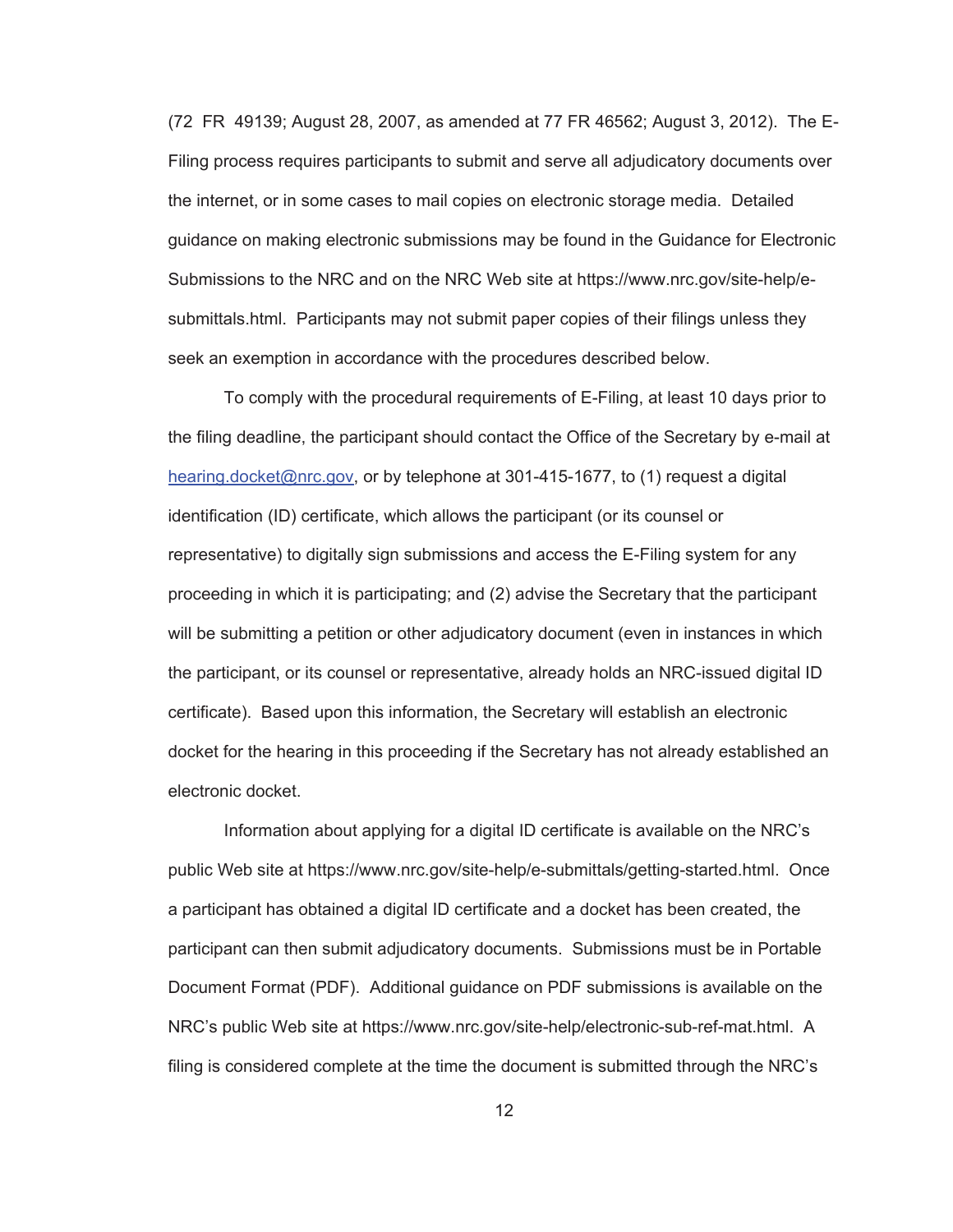E-Filing system. To be timely, an electronic filing must be submitted to the E-Filing system no later than 11:59 p.m. Eastern Time on the due date. Upon receipt of a transmission, the E-Filing system time-stamps the document and sends the submitter an e-mail notice confirming receipt of the document. The E-Filing system also distributes an e-mail notice that provides access to the document to the NRC's Office of the General Counsel and any others who have advised the Office of the Secretary that they wish to participate in the proceeding, so that the filer need not serve the document on those participants separately. Therefore, applicants and other participants (or their counsel or representative) must apply for and receive a digital ID certificate before adjudicatory documents are filed so that they can obtain access to the documents via the E-Filing system.

A person filing electronically using the NRC's adjudicatory E-Filing system may seek assistance by contacting the NRC's Electronic Filing Help Desk through the "Contact Us" link located on the NRC's public Web site at https://www.nrc.gov/sitehelp/e-submittals.html, by e-mail to MSHD.Resource@nrc.gov, or by a toll-free call at 1-866-672-7640. The NRC Electronic Filing Help Desk is available between 9 a.m. and 6 p.m., Eastern Time, Monday through Friday, excluding government holidays.

Participants who believe that they have a good cause for not submitting documents electronically must file an exemption request, in accordance with 10 CFR 2.302(g), with their initial paper filing stating why there is good cause for not filing electronically and requesting authorization to continue to submit documents in paper format. Such filings must be submitted by: (1) first class mail addressed to the Office of the Secretary of the Commission, U.S. Nuclear Regulatory Commission, Washington, DC 20555-0001, Attention: Rulemaking and Adjudications Staff; or (2) courier, express mail, or expedited delivery service to the Office of the Secretary, 11555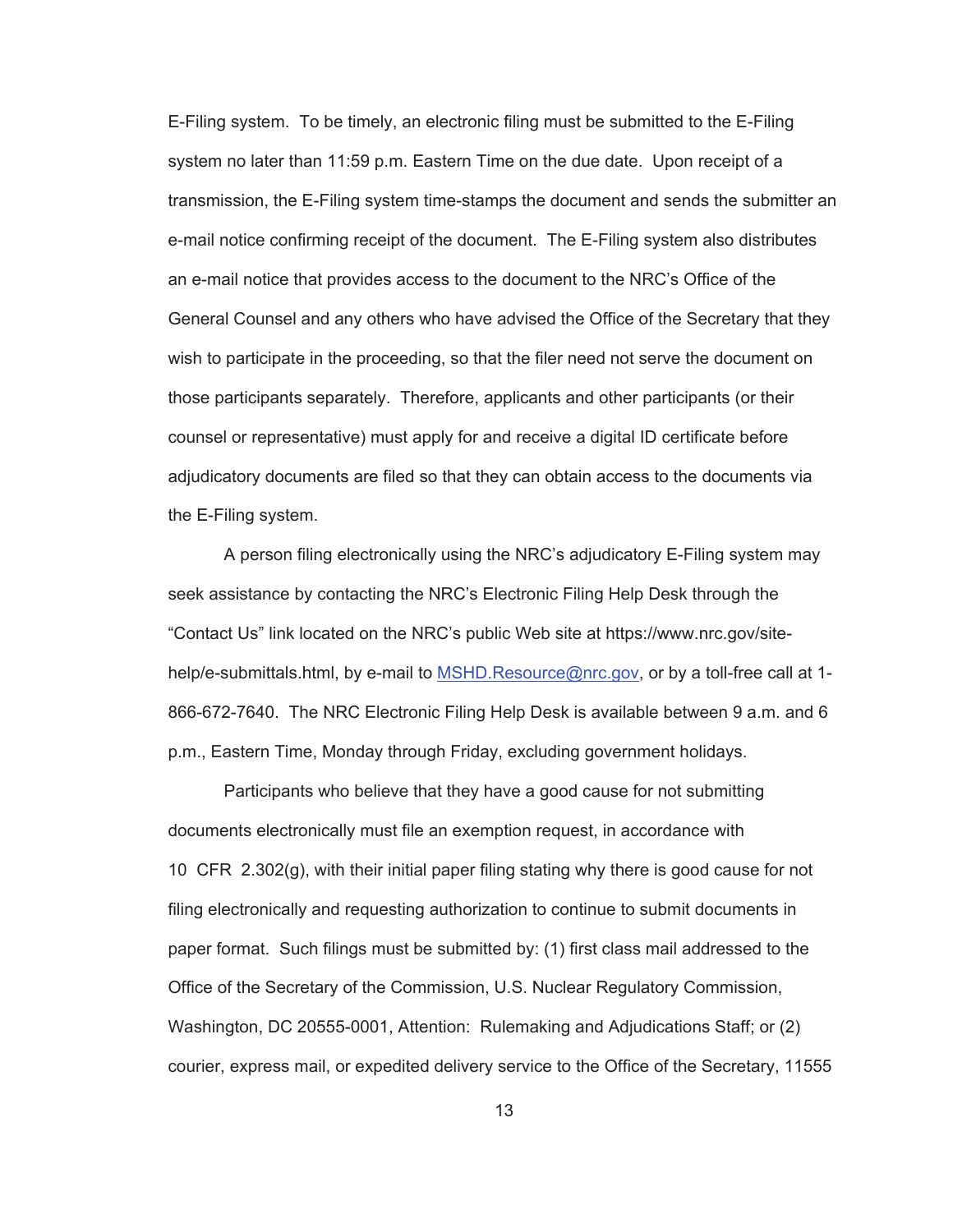Rockville Pike, Rockville, Maryland 20852, Attention: Rulemaking and Adjudications Staff. Participants filing adjudicatory documents in this manner are responsible for serving the document on all other participants. Filing is considered complete by firstclass mail as of the time of deposit in the mail, or by courier, express mail, or expedited delivery service upon depositing the document with the provider of the service. A presiding officer, having granted an exemption request from using E-Filing, may require a participant or party to use E-Filing if the presiding officer subsequently determines that the reason for granting the exemption from use of E-Filing no longer exists.

Documents submitted in adjudicatory proceedings will appear in the NRC's electronic hearing docket which is available to the public at https://adams.nrc.gov/ehd, unless excluded pursuant to an order of the Commission or the presiding officer. If you do not have an NRC-issued digital ID certificate as described above, click "cancel" when the link requests certificates and you will be automatically directed to the NRC's electronic hearing dockets where you will be able to access any publicly available documents in a particular hearing docket. Participants are requested not to include personal privacy information, such as social security numbers, home addresses, or personal phone numbers in their filings, unless an NRC regulation or other law requires submission of such information. For example, in some instances, individuals provide home addresses in order to demonstrate proximity to a facility or site. With respect to copyrighted works, except for limited excerpts that serve the purpose of the adjudicatory filings and would constitute a Fair Use application, participants are requested not to include copyrighted materials in their submission.